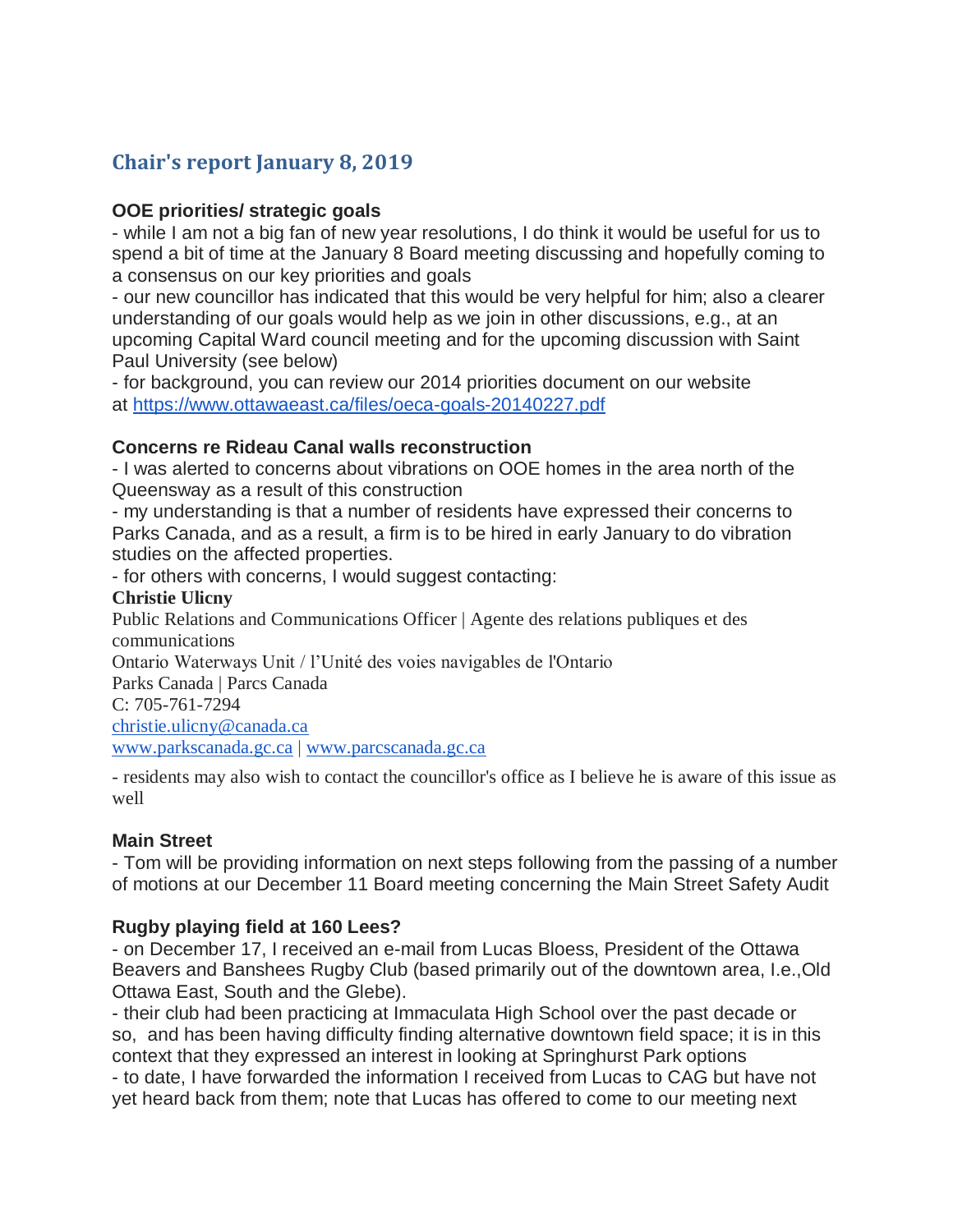Tuesday to provide more information about their proposal as well as respond to any questions people might have

- note that there was a City proposal in 2015 to create 2 fields at Springhurst (1 for soccer and the other for rugby), but in that case the community did not support the plans for a number of reasons: the price tag was high (almost \$200,000); the funds would have come from our Cash in Lieu of Parkland reserves; and community use would have been greatly restricted

# **Rideau Canal skating**

- On December 30, the National Capital Commission opened a 2.7-kilometre section of the Rideau Canal Skateway between Pretoria Bridge (Hawthorne Avenue) and the Bank Street Bridge, including Patterson Creek. The NCC noted that the public should not venture onto the closed sections of the Skateway until ice conditions are safe and weather permits.

- For updated information about Rideau Canal Skateway conditions, check out

<http://ncc-ccn.gc.ca/rideau-canal-skateway>

## **Greystone Village**

- Ron will be speaking to a number of items on the planning front at the Board meeting, but I wanted to draw attention to a couple of key dates for one of the planning files, I.e., 10 des Oblats (or Blocks 2A & 2B - the location of the current Greystone Village presentation centre)

- on Monday, January 7 there will be a special meeting of the OOE CA planning committee to discuss the revised plans for this location; if other members of the community are interested in this discussion, please contact Ron Rose for additional information [\(ron.rose@gmail.com](mailto:ron.rose@gmail.com) )

- the city has asked for comments on the resubmission by Wednesday, January 9, although Erin O'Connell, the City planner for this file, has indicated that feedback can be provided by January 16 (with the proviso that the sooner comments are provided, the better).

#### **Fairness in representation**

- following the announcement of the composition of City of Ottawa committees in mid-December, there has been a considerable amount of angst and frustration from residents and community associations of the urban core with the lack of representation of their Councillors on key committees, most notably Planning

- I have received copies of correspondence between the Heron Park CA, the Glebe CA & OOE residents with the mayor in this context & will be sending a letter to the mayor on behalf of the OOECA shortly; I will summarize some of the submissions briefly on Tuesday

## **Immaculata sports field**

- a meeting of OOE residents with the Councillor has been scheduled for Wednesday, January 9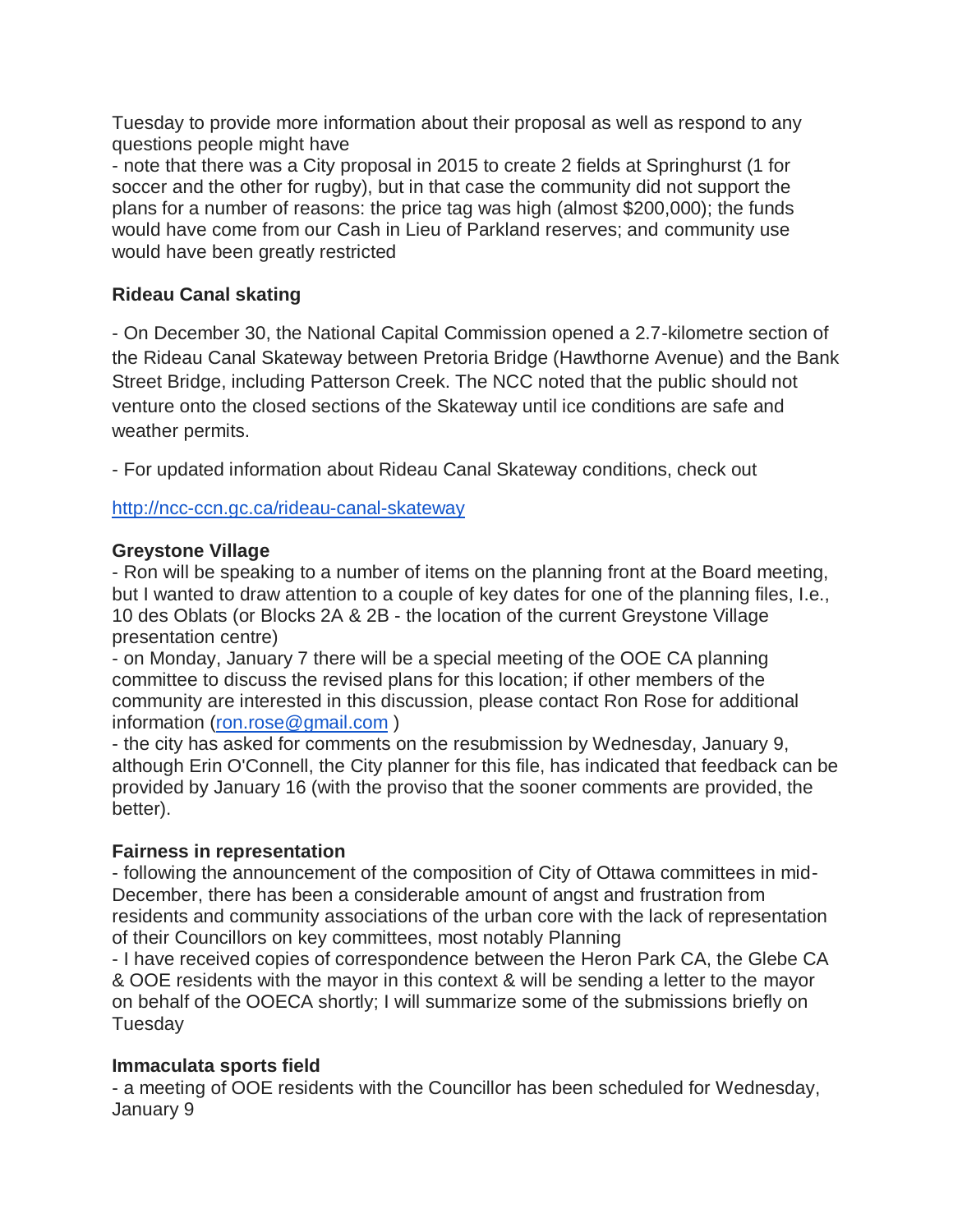- the Local Planning Appeal Tribunal (LPAT) will be hearing the appeal of the Ottawa Catholic School Board vs the City of Ottawa on Wednesday, January 16; the appeal is against the City Planning Committee's decision on August 28 to limit the lighting on the field to 9:00pm on Sunday-Thursday & 10:00pm on Friday & Saturday

#### **Saint Paul University (SPU) strategic plan**

- Alexandra and I have accepted an invitation from SPU to represent the OOECA Board at a breakfast discussion on Thursday, January 17 on their recently launched planning exercise, which is to establish broad strategic directions for SPU for the years 2020 to 2025. The university would like to consult with external organizations and partners in order to ensure the best possible future for their institution.

### **OCDSB strategic planning exercise**

- I received the following invitation from the Ottawa Carleton District School Board (OCDSB) on December 21:

"The OCDSB strategic planning process is well underway, and in January 2019 the District will enter the Strategies & Actions stage which includes focus group discussions. We'd like to invite you or a representative from your organization to attend our focus group for community partners. This is an opportunity for our colleagues in community based organizations to share ideas about the future priorities of the OCDSB.

At the focus group, participants will be provided with feedback from the idea exchange and will work in groups to explore and discuss the results from the online consultation, and help define specific strategies and actions for achieving identified goals.

Space is limited so all participants must pre-register. Please RSVP by contacting Halcian Joseph-Clost via email [halcian.joseph-clost@ocdsb.cao](mailto:halcian.joseph-clost@ocdsb.ca)r phone 613- 596-8211 extension 8402.

The focus group meetings will be held on: **Monday, January 21, 2019 from 9:00 a.m. to 11:00 a.m.** Ottawa-Carleton District School Board - Administration Building 133 Greenbank Road"

- more information on this process is available at <http://ocdsb.ss13.sharpschool.com/>

#### **Capital Ward cup**

- & last but certainly not least, our Councillor's office will be maintaining the hockey tradition in Capital Ward: